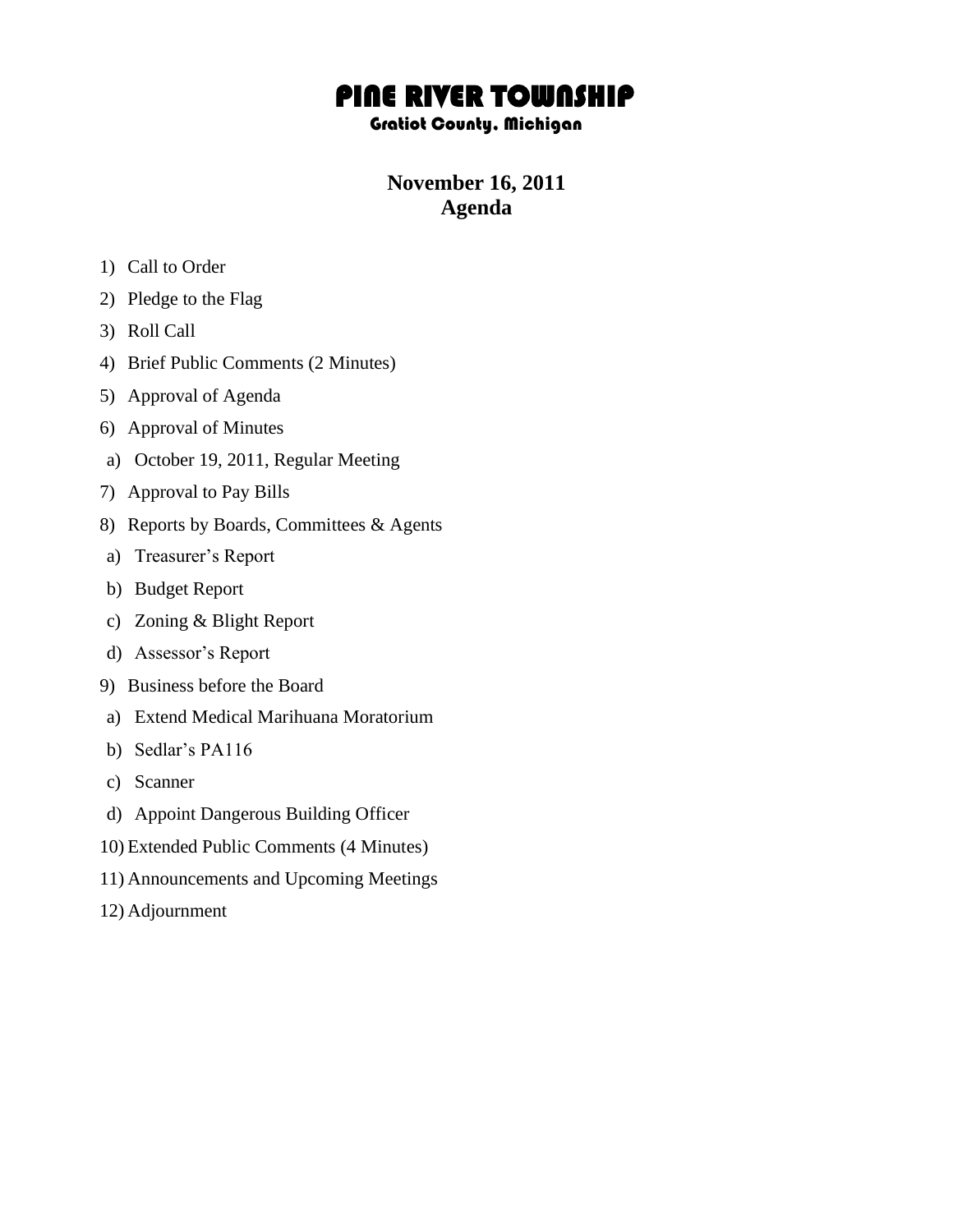## **MINUTES OF THE PINE RIVER TOWNSHIP BOARD MONTHLY MEETING November 16, 2011**

- 1) The regular monthly meeting of the Pine River Township Board was called to order at 7:03 pm by Supervisor Beeson at the Township Hall.
- 2) Pledge the flag: The board and the public said the pledge to the flag.
- 3) Roll Call: Best: present, Baker: present, Moeggenborg: present, Beeson: present, Rademacher present. All board members present.
- 4) Brief Public comments (2 minutes):
- 5) Approve the Agenda: Motion by Best: second by Moeggenborg: to approve the revised Agenda **[added 9d.]** as presented. All board members approved. Motion carried 5-0.
- 6) Approve the Minutes: Motion by Best: second by Baker: to approve the Regular Meeting Minutes of October 19, 2011. All board members approved. Motion carried 5-0.
- 7) Approval to Pay Bills: Motion made by Moeggenborg: second by Best: to pay bills as presented in the amount of \$13,447.09. All board members approved. Motion carried 5-0.
- 8) Reports by Boards, Committees & Agents
	- a) Treasurers Report Discussion; report placed on file.
	- b) Budget Report Discussion: report placed on file.
	- c) Zoning & Blight Officer Discussion: report placed on file Motion made by Baker; second by Best; to extend the date of cleaning up Lawrence Davidson's property to August 2012 to be in compliance of Blight Ordinance. All board members approve. Motion carried 5-0.
	- d) Assessor Report Discussion winter tax bills will be mailed out in the next couple of weeks.
- 9) Business before the Board:
	- a) Extend the Marihuana Moratorium Ordinance for 6 months. Motion by Moeggenborg; second by Best to extend the Temporary Moratorium on Certain Land Uses Connected with the Use of Marihuana for Medical Purposes for another 6 months to June of 2012. Roll Call Vote: Ayes: (5) Moeggenborg; Best; Rademacher, Baker, Beeson Nays: None Absent: None Motioned carried 5-0.
	- b) PA 116 for Frank Sedlar's

Motion made by Moeggenborg: second by Baker to approve adding Parcel ID # 12-013-020-10 section 13 (7.58 acres) to PA 116 Program. All board members approved. Motion carried 5-0.

c) Scanner – purchase Motion by Baker: second by Rademacher: to approve the purchase of an HP Scanjet N6350 Scanner for township.

All board members approved. Motion carried 5-0.

d) Hearing Officer for Dangerous Building Ordinance--